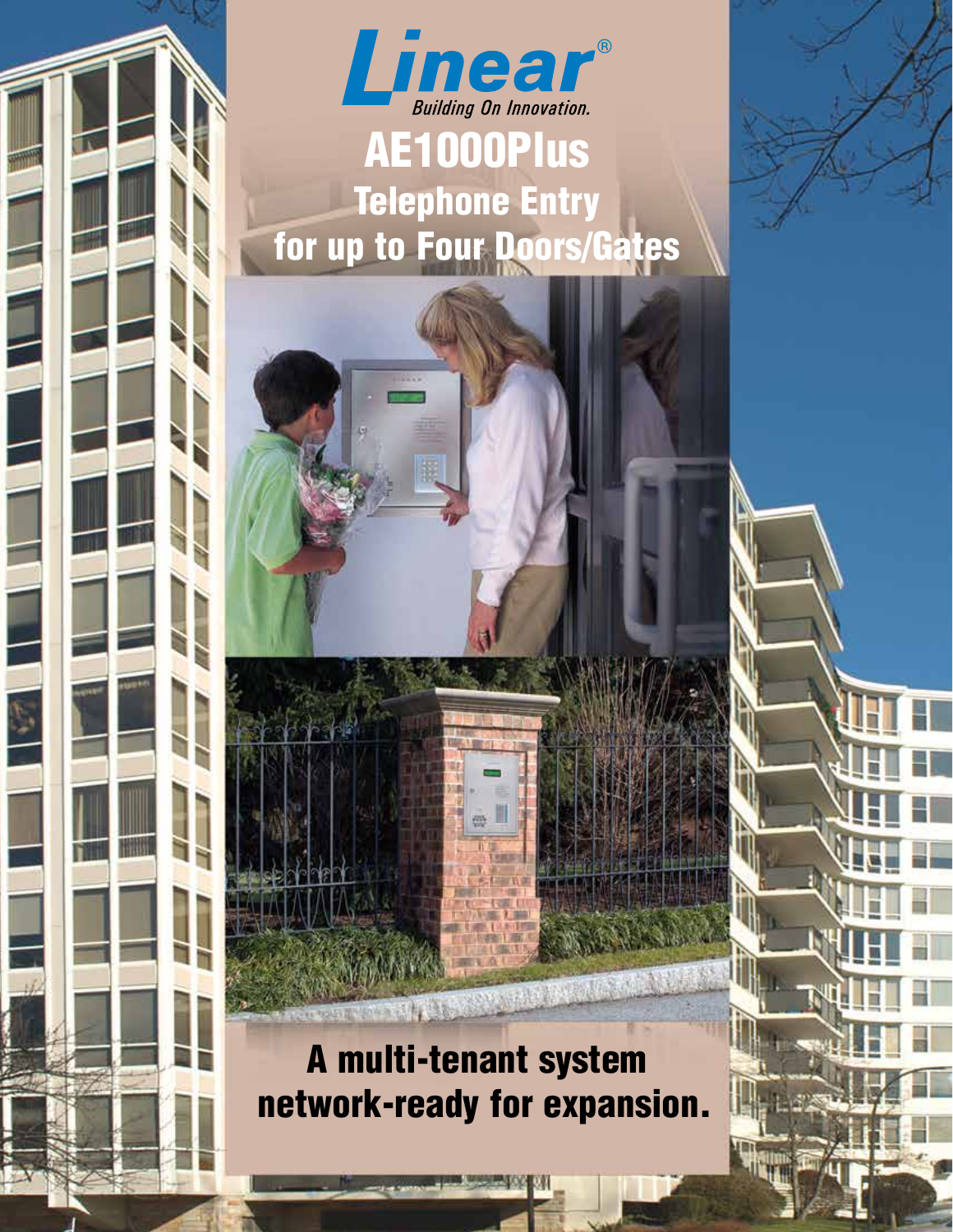# The AE1000Plus.

## Telephone Entry as **Easy as DD**

**The guiding principle behind Linear's AE1000Plus is that a telephone entry system should be a model of simplicity. Easy to specify. Easy to install. Easy to configure. Easy to expand. And above all, easy to use.** 

**A close examination of every aspect of this feature-rich system reveals that ease is an across-the-board attribute.**

 **Thanks to networking capabilities, the AE1000Plus can be expanded for requirements of up to 10,000 users. Commercial sites like apartments, condominiums, dormitories, and hospitals can all benefit from its simplicity and its expansive range of capabilities.** 

 **The AE1000Plus provides control for any combination of four portals (gates and/or doors). It includes a built-in radio for adding remote control via user transmitters, a function enhanced by the fact that** 

**Linear is also a leader in RF technology and offers the industry's widest range of transmitter styles.**

 **No matter what size your telephone entry requirements run, it is likely that Linear can supply a system. With many years in the field, we have assembled a family of products to address nearly every need.**

 **By every meaningful measure, Linear makes telephone entry easy.**

#### **NOT JUST TELEPHONE ENTRY. TELEPHONE ENTRY WITH ACCESS CONTROL.**

You could use the AE1000Plus as just a telephone entry system. It has a 10,000 user capacity and each user can have a unique directory code. Handy features like a programmable display message, adjustable talk time, and extended talk time per user add more value. However, the real benefits of the AE1000Plus stem from its powerful access control capabilities. Access can be allowed or denied based on 32 programmable criteria

> — security levels (32 Validation Groups), by date and time (32 Time Zones), by door (32 Door Schedules), and by floor (32 Floor Schedules). In addition, so you can keep a running check of all entrances and exits, the AE1000Plus maintains a transaction log of the last 20,000 events.

#### **RUGGEDLY BUILT FOR EVERYDAY USE.**

Telephone entry systems get a lot of use (and sometimes even abuse). The system is housed in a heavy-duty 16 gauge powder coated

steel cabinet with a 16 gauge brushed stainless steel front panel. Its built-in, recessed, 12-button, metal keypad is likewise manufactured for constant pressure applied by many fingertips



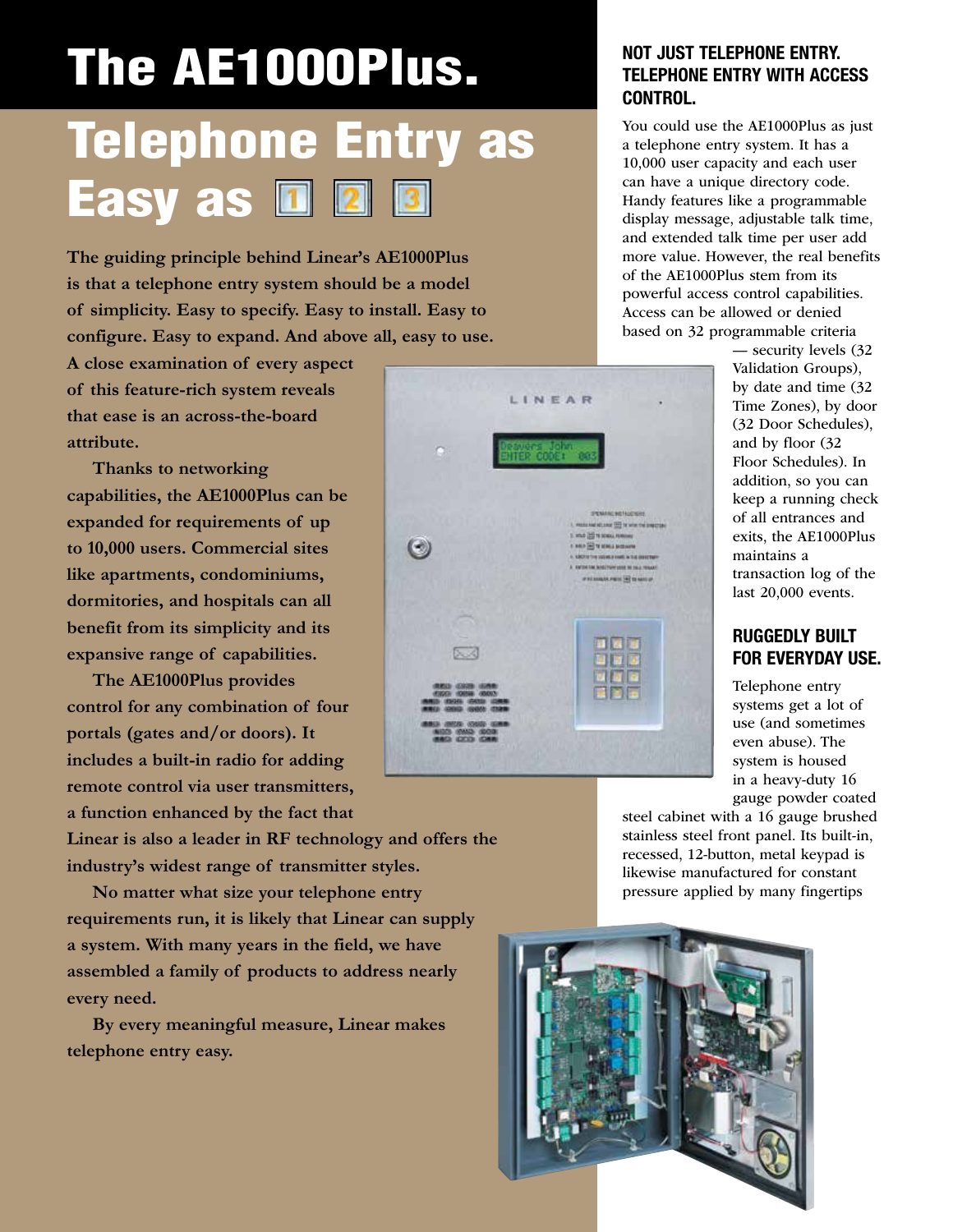over many years. Surround lighting makes it easy to read even after hours. That lighting is supplied by LEDs that



remain on all the time at 50% intensity; once a key is pressed, the LEDs illuminate at 100% intensity for a period of two minutes. The other high visibility component is a 2 line by 16 character transflective,

backlit LCD that brightly displays the system's user directory, as well as a helpful series of user prompts.

#### **MEGACODE® INSIDE. TELEPHONE ENTRY WITH WIRELESS!**

Like all Linear telephone entry systems, the AE1000Plus includes the added value of a built-in wireless receiver and antenna. But this is not just any wireless receiver. It's the MegaCode® radio by Linear, the people who pioneered radio frequency based security and access control. The famous MegaCode® unit allows the use of handheld, visor clip, and keychain transmitters (the industry's largest selection) to achieve additional remote control over gates and door openers. Its code selection from over one million factory-set possibilities that cannot be changed in the field assures the highest protection against code theft and duplication. Use of block-coded transmitters dramatically simplifies the programming process. A choice of optional antennas extends

the AE1000Plus's range. The EXA-1000 is a remote, omni directional model that includes mounting hardware and five feet of cable. The EXA-2000 is a remote directionaltype model that comes with mounting hardware and ten feet of cable.

#### **IN LIVING COLOR. AN OPTIONAL CCTV CAMERA.**

Getting a clear picture of what's going on at any entrance at any given time is as easy as adding an optional, color cctv camera (CCM-1A) to the AE1000Plus. It installs inside and

receives power from the control board. The color camera doesn't just add value to the AE1000Plus; it



adds security to any installation. You can add a CPDM-1 to combine the video signal with an existing CATV network. This will allow all tenants in a development to view on their TVs, who is calling them from the AE1000Plus.

#### **CONTROL FUNCTIONS BEYOND THE DOOR AND/ OR GATE.**

The AE1000Plus has four built-in general purpose (form "C") relays. Each can be configured for open/close. Any one can be used for the control relay and the others for a myriad of auxiliary control functions, including activation of safety edge reverse, external lighting, or alarm shunting. In addition, the AE1000Plus supports *request to exit* and *door status* monitoring for each relay. All relay contacts have extensive RFI, arc, and lightning suppression.

#### **INSTALLATION CHOICES ABOUND.**

The AE1000Plus can go just about anywhere telephone entry is needed. Its stainless steel cabinet can be either surface or gooseneck mounted as standard. For flush or recessed mounting, an optional trim ring is available.

#### **TWO PROGRAMMING CHOICES:**

AE1000Plus now offers you two programming choices. Use any PC at any location to access programming using Linear's AXNET that is built into the controller. Or use a dedicated PC to access programming using Linear's

AccessBase2000 software. Both choices allow multiple unit connectivity (see capabilities in the table on the back page).

#### **MORE OPTIONS FOR A FULL-FEATURED SYSTEM.**

In addition to the aforementioned remote control transmitters, color CCTV monitoring, alternative mounting accessories, and extended range antennas, the AE1000Plus can be easily equipped with other valuable options. For instance, thanks to two sets of Wiegand inputs, keypads, remote receivers, and card readers can be added for access control at other entrances..